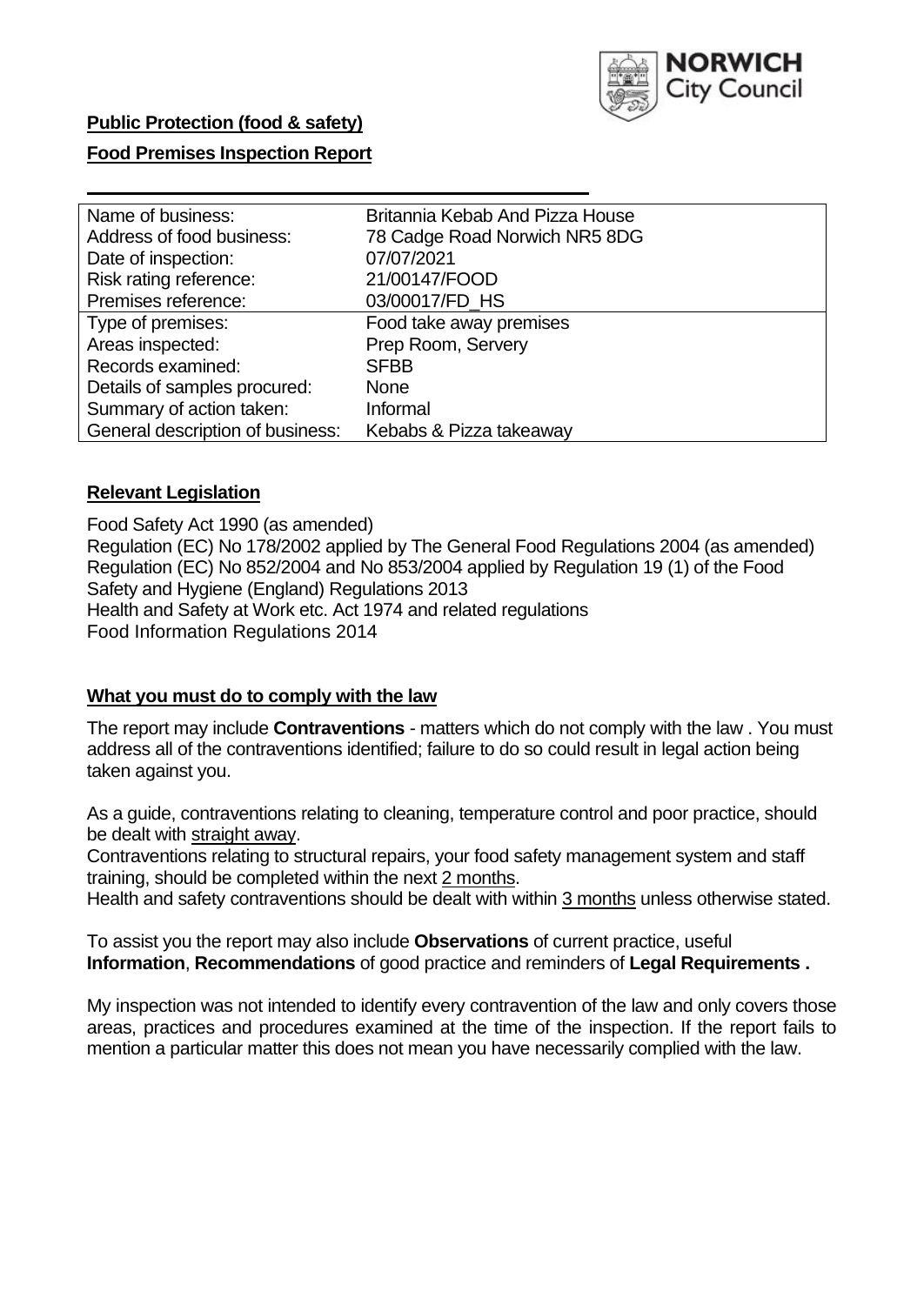# **FOOD SAFETY**

#### **How we calculate your Food Hygiene Rating:**

 The food safety section has been divided into the three areas which you are scored against for the hygiene rating: 1. food hygiene and safety procedures, 2. structural requirements and 3. confidence in management/control procedures. Each section begins with a summary of what was observed and the score you have been given. Details of how these scores combine to produce your overall food hygiene rating are shown in the table.

| <b>Compliance Area</b>                     |          |                  |          | <b>You Score</b> |    |           |    |           |                |  |  |
|--------------------------------------------|----------|------------------|----------|------------------|----|-----------|----|-----------|----------------|--|--|
| Food Hygiene and Safety                    |          |                  |          | $\Omega$         | 5  | 10        | 15 | 20        | 25             |  |  |
| <b>Structure and Cleaning</b>              |          |                  |          | $\Omega$         | 5  | 10        | 15 | 20        | 25             |  |  |
| Confidence in management & control systems |          |                  | $\Omega$ | 5                | 10 | 15        | 20 | 30        |                |  |  |
|                                            |          |                  |          |                  |    |           |    |           |                |  |  |
| <b>Your Total score</b>                    | $0 - 15$ | 20               |          | $25 - 30$        |    | $35 - 40$ |    | $45 - 50$ | > 50           |  |  |
| Your Worst score                           | 5        | 10 <sup>10</sup> |          | 10               | 15 |           | 20 |           | $\blacksquare$ |  |  |
|                                            |          |                  |          |                  |    |           |    |           |                |  |  |
| <b>Your Rating is</b>                      | 5        | $\overline{4}$   |          | 3                | 2  |           |    |           | $\overline{0}$ |  |  |

Your Food Hygiene Rating is 2 - improvement is necessary



# **1. Food Hygiene and Safety**

 generally you have satisfactory food handling practices and procedures and adequate Food hygiene standards are generally satisfactory and maintained. There is evidence of some non-compliance with legal requirements. Some lapses are evident however control measures to prevent cross-contamination are in place. The contraventions require your attention; although not critical to food safety they may become so if not addressed. **(Score 10)** 

#### Contamination risks

**Contravention** The following exposed ready-to-eat food and or its packaging to the risk of cross-contamination with foodborne bacteria from raw meat or unwashed fruits and vegetables:

- raw foods i.e burgers were being stored above ready-to-eat prepared foods i.e onions used for salad
- prepared salads in the glass door fridge • raw foods i.e chicken and lamb was being stored above ready-to-eat foods i.e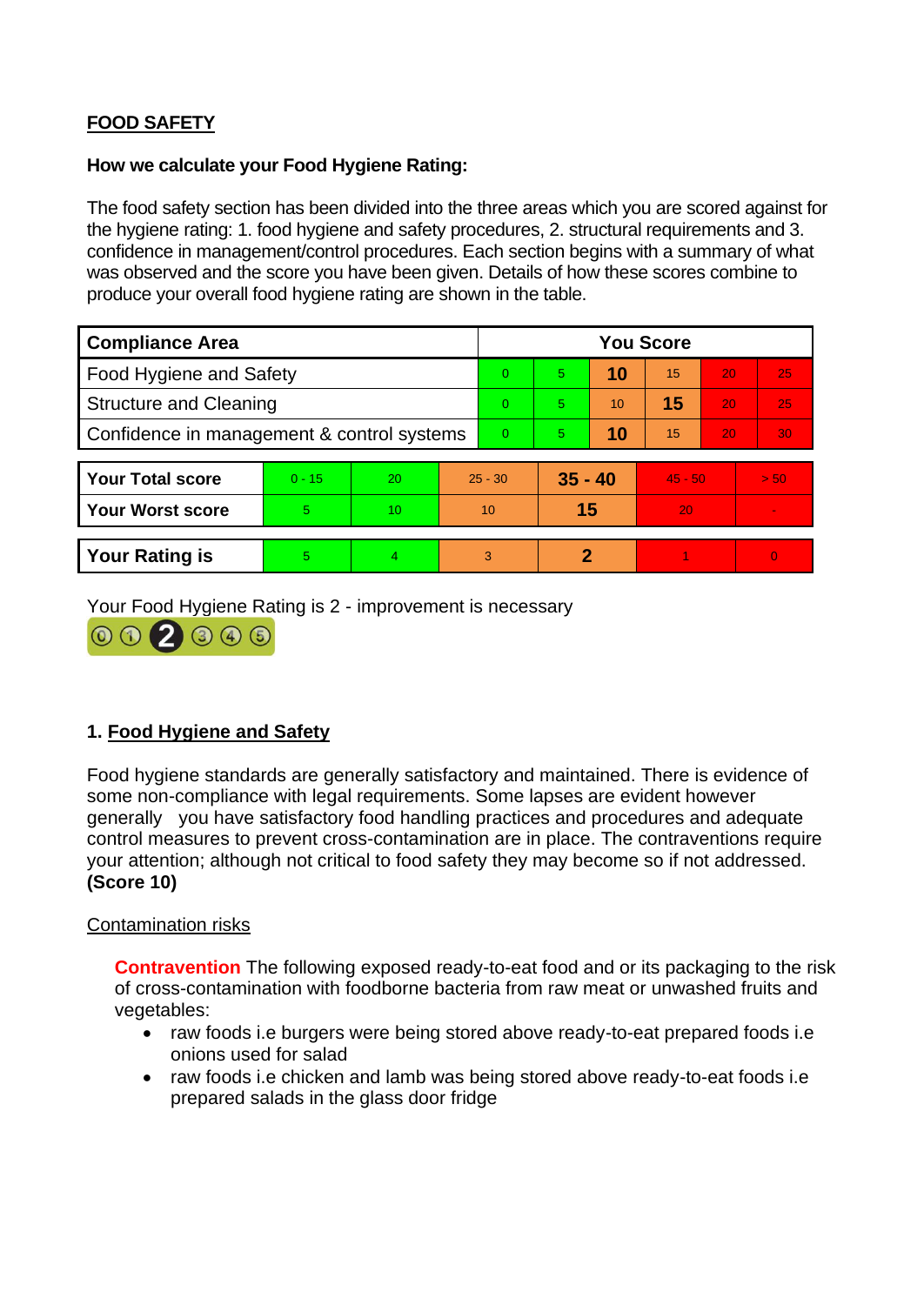**Contravention** The following exposed food to the general risk of physical contamination with dirt or foreign objects:

 equipment should be easily identifiable (e.g. colour coded) and must be stored and • blu tack was seen stuck to wood above the open table top pizza fridge **Contravention** You could not demonstrate effective disinfection of equipment and utensils used for both raw and ready-to-eat foods, either by heat or an adequate dishwasher cycle. Separate equipment and utensils must be provided. Such washed separately.:

• the same tongs were being used for raw and cooked foods on the griddle

## Personal Hygiene

 made difficult for food handlers to maintain sufficiently high standards of personal **Contravention** The following are examples of poor personal hygiene or where it was cleanliness:

• staff were wearing dirty protective clothing

Legal requirement All persons in food handling areas must wear suitable, clean, and where appropriate protective clothing

#### Temperature Control

 **Contravention** The following evidence indicated there was a risk of bacteria growing on food

- high risk food i.e cod was not being defrosted in the fridge
- prepared salad i.e lettuce was being stored at 22°C. I was pleased to see that this was thrown away in my presence
- high risk food was being left to cool uncovered at ambient temperature

 hours you must be able to demonstrate your system for ensuring food is either sold, Legal Requirement If you rely on selling cold food (displayed over 8 °C) within four placed under refrigeration, or discarded, before the four hours have elapsed.

 growth of pathogenic microbes or the formation of toxins in the food. Care must also be **Legal requirement** Frozen foods should be defrosted in such a way as to minimise the taken to make sure that any liquid that is released does not contaminate other foods.

#### Poor Practices

 **Contravention** The following matters represented poor practice and if allowed to continue may cause food to become contaminated or lead to its deterioration:

• no labels on bags of food in walk-in freezer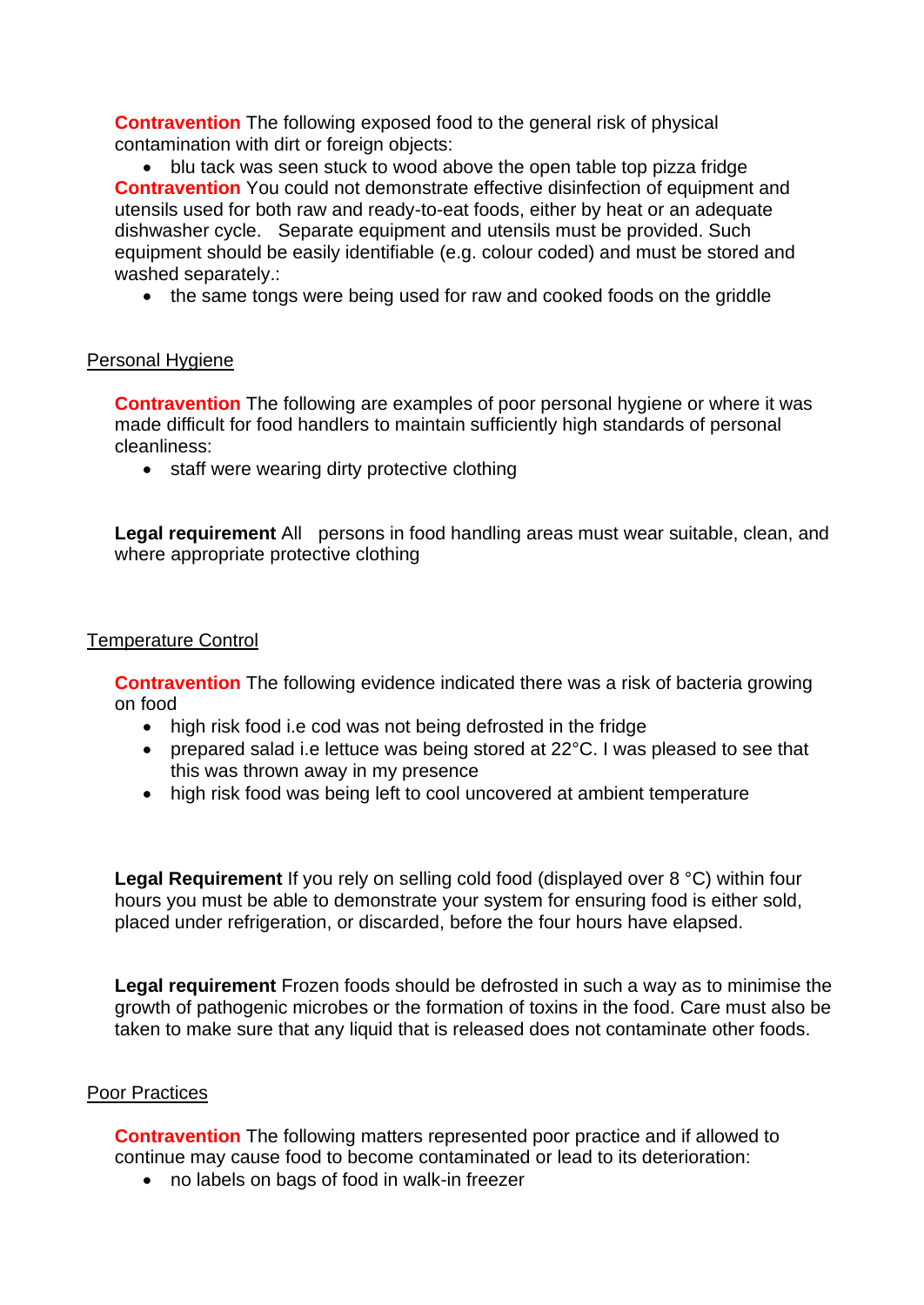• open canned food was being stored in the fridge

 **Legal requirement** once opened canned food which is to be stored should be transferred to plastic lidded containers, designed for the storage of food, to prevent chemical contamination of the food

# **2. Structure and Cleaning**

The structure facilities and standard of cleaning and maintenance are less than satisfactory and you are failing to comply with the law in many respects. Significant improvements are needed in the standard of structure and equipment cleaning and/or maintenance of the premises. Contraventions require your immediate attention as some are critical to food safety. We may revisit your business and if standards have not improved take formal enforcement action. **(Score 15)** 

#### Cleaning of Structure

**Contravention** The following items were dirty and require more frequent and thorough cleaning:

- floor/wall junctions
- around equipment feet
- flooring behind and under equipment
- electric fly killer and tray
- high level cleaning
- walls particularly behind food preparation surfaces
- ceiling
- hand contact surfaces such as light switches and door handles
- wall behind bin in pizza prep room
- pipework to wash hand basin and in chip room
- window sill
- electric sockets

**Contravention** The following structural items could not be effectively cleaned and must be covered or made non-absorbent:

- bare wood to shelves
- bare wood to rear door and surround

# Cleaning of Equipment and Food Contact Surfaces

**Contravention** The following items are dirty and must be cleaned:

- fridge and freezer seals
- fridge shelving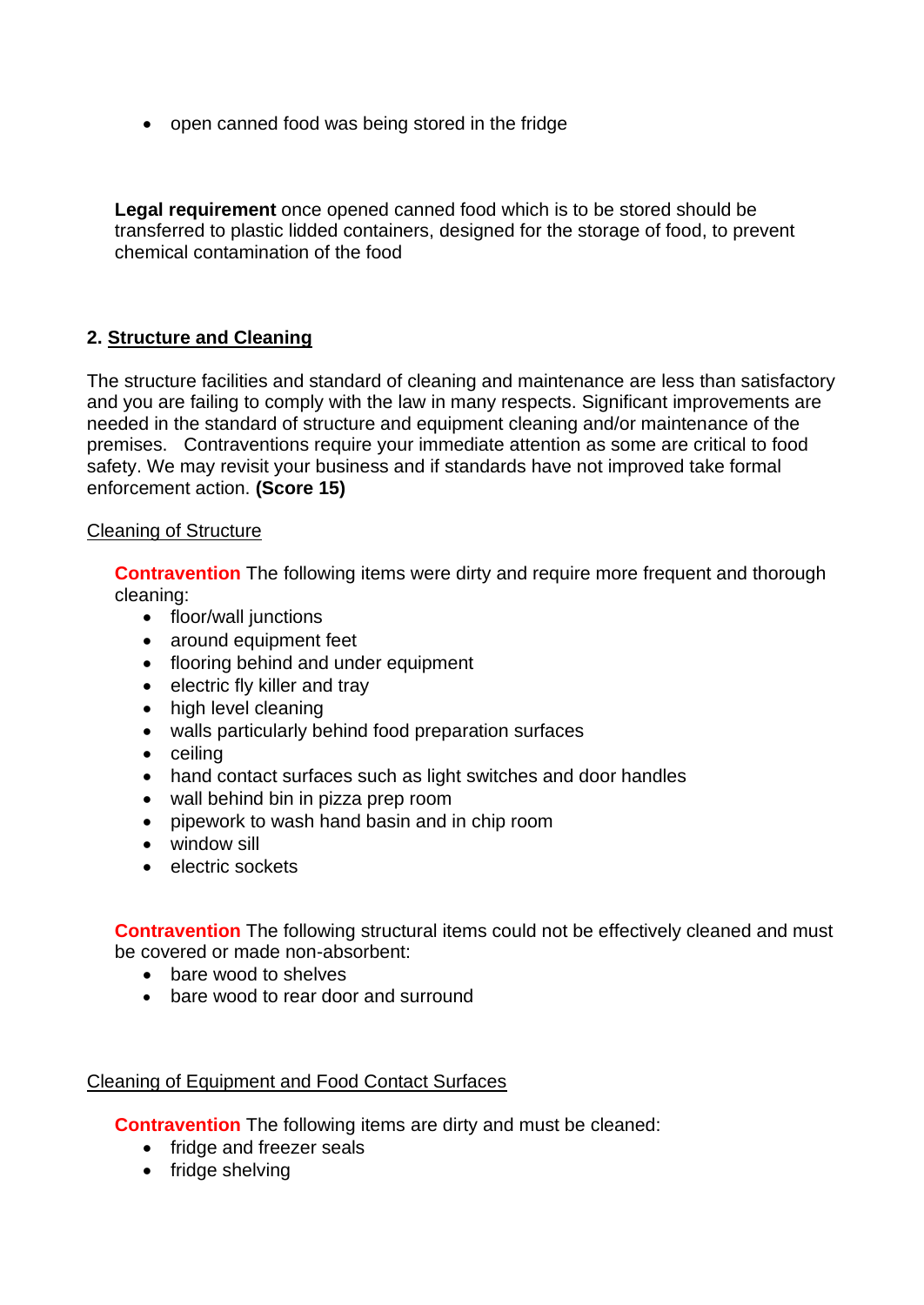- microwave
- can opener
- underneath soap dispenser
- food storage containers
- mixer
- runner to conveyor pizza oven
- stainless steel table
- dough machine and surrounding area
- lid to table top pizza fridge
- remove protective film from Mercatus fridge to aid easy cleaning
- chest freezer
- grid to side of chest freezer
- interior to hot display cabinet where chicken is hot held
- legs to equipment
- wheels to equipment
- doors
- hinges to fridge doors
- side to door to walk-in freezer
- build up of ice to walk-in-freezer
- interior bottom to upright freezer
- cardboard used in milk fridge

**Contravention** Cardboard cannot be properly cleaned. Do not use it to cover the floor/ shelves of work surfaces in food rooms

#### Cleaning Chemicals / Materials / Equipment and Methods

 **Information** You must ensure that the sanitisers you use are effective against bacteria. Ensure hat they meet the following standards BS EN 1276:1997 and 13697:2001.

#### **Maintenance**

**Contravention** The following had not been suitably maintained and must be repaired or replaced:

• splits or holes in flooring

#### Facilities and Structural provision

 **Observation** I was pleased to see the premises had been well maintained and that adequate facilities had been provided.

#### Pest Control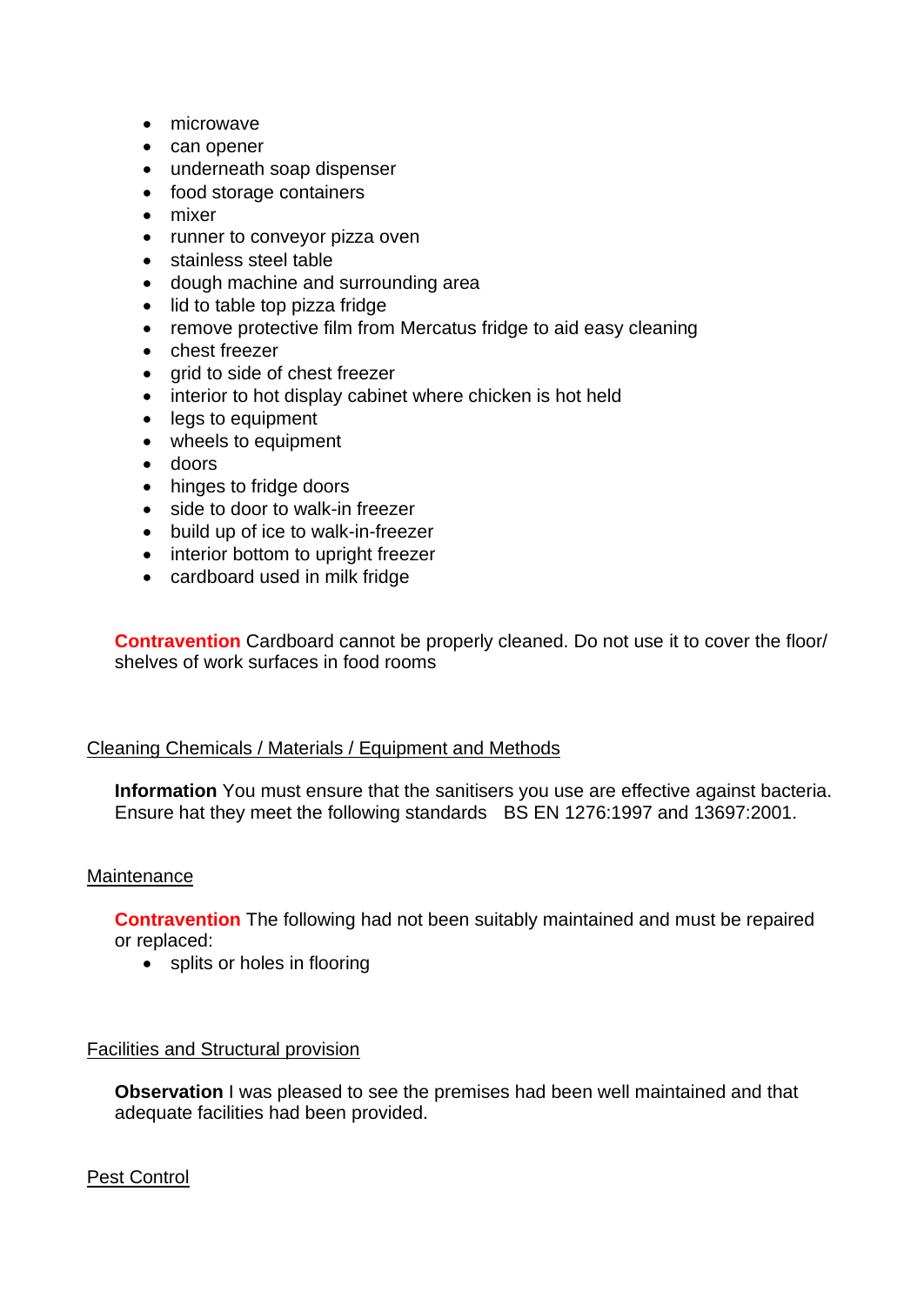**Observation** A lot of flies were seen in rear storeroom. Provide a fly screen to the open door

## **3. Confidence in Management**

 There are generally satisfactory food safety controls in place although there is evidence of some non-compliance with the law. The contraventions require your attention; although not critical to food safety they may become so if not addressed. **(Score 10)** 

#### Type of Food Safety Management System Required

**Legal Requirement** Ensure that your food safety management system is available on site so your staff can refer to your procedures and so that daily records of checks can be completed.

#### Food Hazard Identification and Control

**Contravention** The following pre-requisites have not been met and this means that your food safety management system will be ineffective:

- cleaning and sanitation are poor
- staff training is inadequate

**Contravention** The following SAFE METHODS are missing from your Safer Food Better Business pack:

- Cross-contamination
- Cleaning
- Chilling
- Cooking

#### Proving Your Arrangements are Working Well

**Contravention** You are not working to the following safe methods in your SFBB pack:

- cross contamination/physical or chemical contamiation
- food allergies
- cleaning / clear and clean as you go
- chilling / chilled storage / display of chilled food
- Daily Diary the last entry was September 2020
- 4-weekly checks

#### Waste Food and other Refuse

 **Observation** You had measures in place to dispose of waste food appropriately and were employing the services of an approved waste contractor.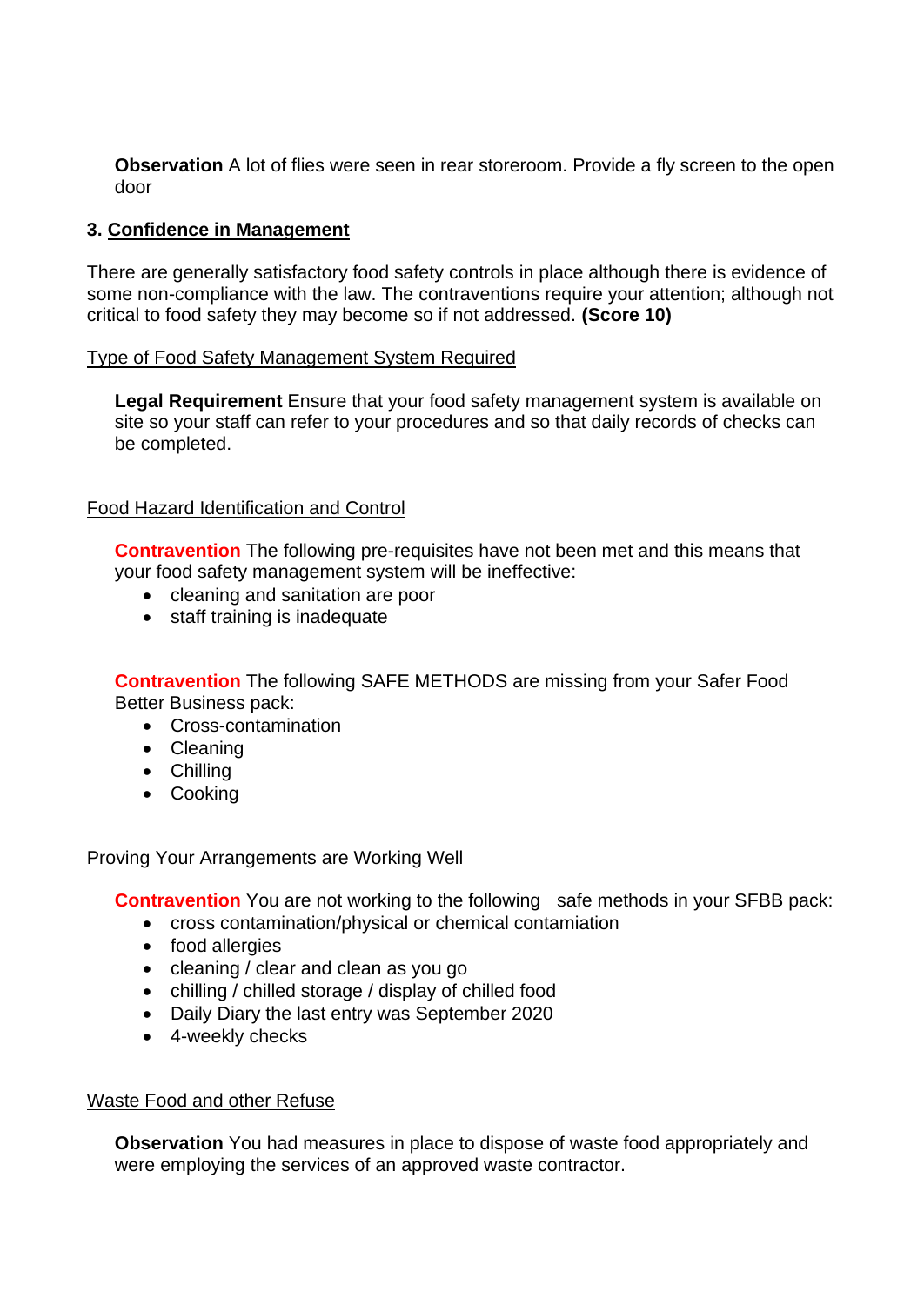## **Training**

 **Contravention** The following evidence indicates there is a staff training need as food handlers:

- were not washing their hands often enough
- were not aware of the food safety management system
- were not cleaning properly
- did not appreciate allergen risks

#### Infection Control / Sickness / Exclusion Policy

**Observation** Policies were in place to prevent any infected food handler from contaminating food.

#### Allergens

**Contravention** You are failing to manage allergens properly:

- You have not identified the allergens present in the food you prepare
- You do not have a system for informing customers about the presence of allergens in the food you prepare
- You are not informing customers about the risk of cross contamination with allergens

 **Legal Requirement** Caterers must provide allergy information on all unpackaged food they sell. Catering businesses include restaurants, takeaways, deli counters, bakeries causing ingredients on their pre-packed foods. You can obtain more information from the Trading Standards website<www.norfolk.gov.uk/abc> and sandwich bars etc. The potential for cross-contamination by allergens must also be made known to consumers. In addition food manufacturers must now label allergy

 **Information** Advise your customers how to get allergen information. You can display a sign along the lines of ASK OUR STAFF ABOUT ALLERGENS

 **Information** The Food Standards Agency has produced a chart that you may find useful <www.food.gov.uk/sites/default/files/media/document/allergen-chart.pdf>

 **Information** Allergen information could be written down on a chalk board or chart, or provided upfront, clear signposting to where this information could be obtained must be provided orally by a member of staff. Where the specific allergen information is not provided.